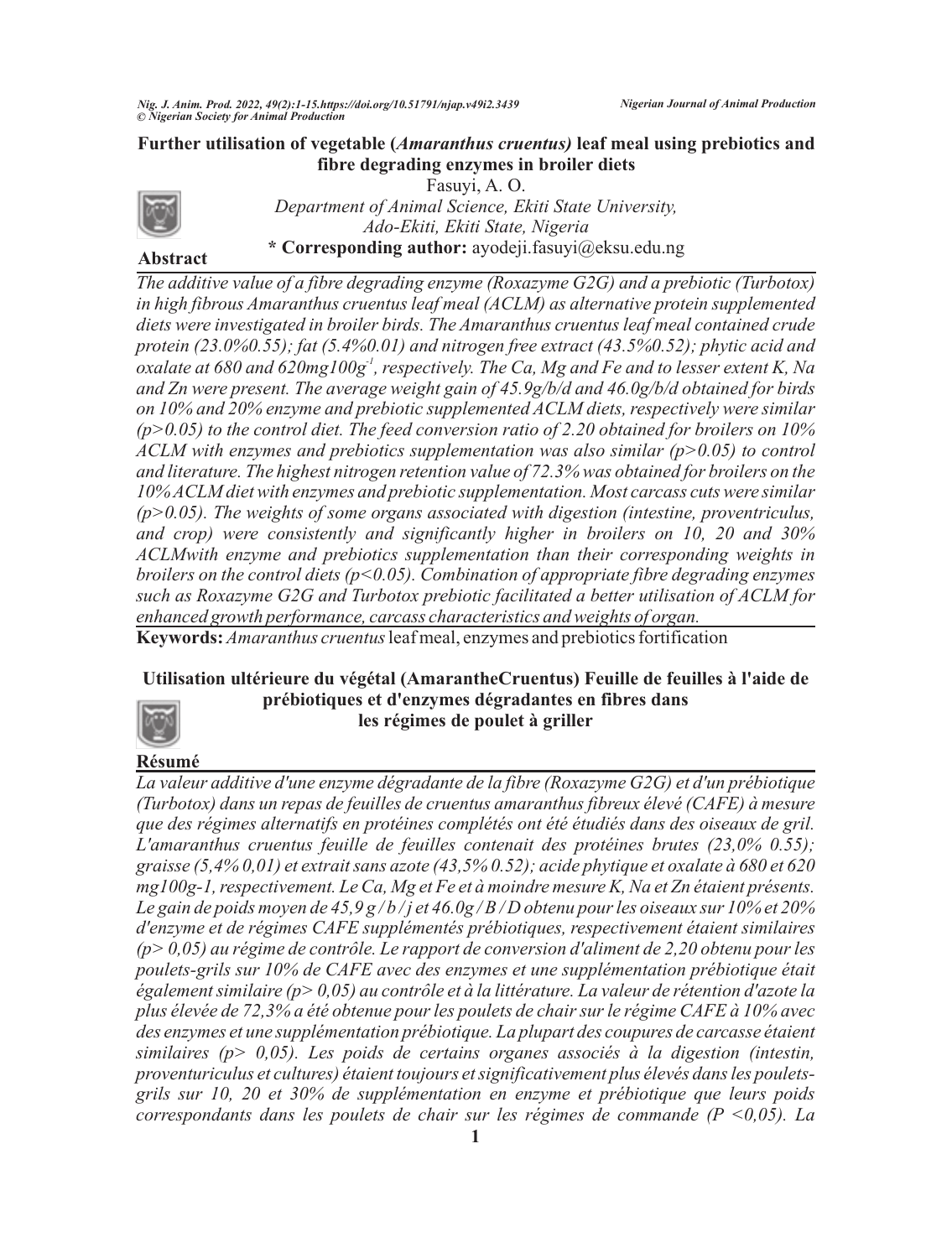#### *Further utilisation of vegetable (Amaranthus cruentus) leaf meal*

*combinaison d'enzymes dégradantes de fibres appropriées telles que Roxazyme G2G et Turbotox Prebiotic a facilité une meilleure utilisation de le CAFE pour une performance de croissance améliorée, des caractéristiques de la carcasse et des poids de l'organe.*

**Mots-clés**: AmaranthusCruentus Feuille de feuilles, Enzymes et Fortification Prebiotiques

### **Introduction**

Malnutrition (undernutrition) continues to be a major problem in developing countries particularly in Southern Asia and sub-Saharan Africa (WHO, 2002; Brabin and Coulter, 2003; WHO, 2004; FAO, 2004; Global Nutrition Report, 2020). Diets in populations there are frequently deficient in macronutrients (protein, carbohydrates and fat), micronutrients particularly iron, vitamin A and iodine leading to specific micronutrient deficiencies or both (Pinstrup-Andersen *et al*., 1993; Levin *et al*., 1993; Brabin and Coulter, 2003; Millward and Jackson, 2004). A particular study showed that malnutrition among children in developing countries is mainly due to the consumption of cereal based porridge which is bulky, low in energy and density and high in antinutrients (Michaelsen, 1998). The world shortage of animal protein, particularly in developing countries of Africa, has necessitated investigations of several novel alternative feeding materials for possible incorporation into human/animal diets (Fasuyi, 2005). A growing interest in the use of unconventional sources of protein and energy in animal feed to significantly reduce the cost of producing animal protein has gained prominence especially in poultry (Fasuyi, 2007a; Fasuyi, 2007b; Fasuyi, 2007c; Fasuyi *et al*., 2007; Fasuyi, 2010). Making animal protein available and affordable especially in the underdeveloped regions with acute food insecurity of the world is of essence. *Amaranthus cruentus* is a well-known vegetable crop grown in tropical regions of the world including Africa, India, Bangladesh, Sri Lanka and the Caribbean

(Fasuyi, 2010). It is also grown as leaf vegetables through South-East Asia and Latin America. The economic and nutritional advantages of this vegetable crop are further accentuated by their agronomic superiority over many other plant protein sources. For instance, harvesting is done 20–30 days after planting. Thereafter, shoots can be harvested at 1–4 weeks intervals for a period of two months depending on the vegetable type. On the average, farmers can harvest four times from a plant before its growth starts to decline for Amaranthus plants (Akachuku and Fawusi, 1995). Another potential nutritional advantage is the chemical composition of the vegetable leaf meals which is highly skewed in favour of the leaves as rich sources of plant protein (Aletor and Adeogun, 1995; Fasuyi, 2006), vitamins (Kachiguma *et al*., 2015) and minerals (Fasuyi, 2007a; Makobo *et al*., 2010). However, such factors limiting the nutritive value of leaf protein are the high fibre content (Oke, 1973; Fasuyi, 2010). The build-up of the amino acids in plant leaves is also accompanied with other toxic factors and antinutritional components (Aletor and Adeogun, 1995). The vegetable leaves are known to be considerably high in oxalates, phytins, tannins and to lesser extent saponins (Kohda and Yamaoka, 1992). Processing and biotechnological techniques such as shredding, sundrying, steeping (Fasuyi,2005; Fasuyi and Aletor, 2005), solid state fermentation (Dairo *et al*., 2008; Fasuyi and Akinboyowa, 2018; *Aturamu et al.,* 2018; Fasuyi *et al*., 2018) and enzyme fortification (Fasuyi and Kehinde, 2009; Fasuyi, 2010; Fasuyi *et al*., 2014; Fasuyi and Okeke, 2014) have been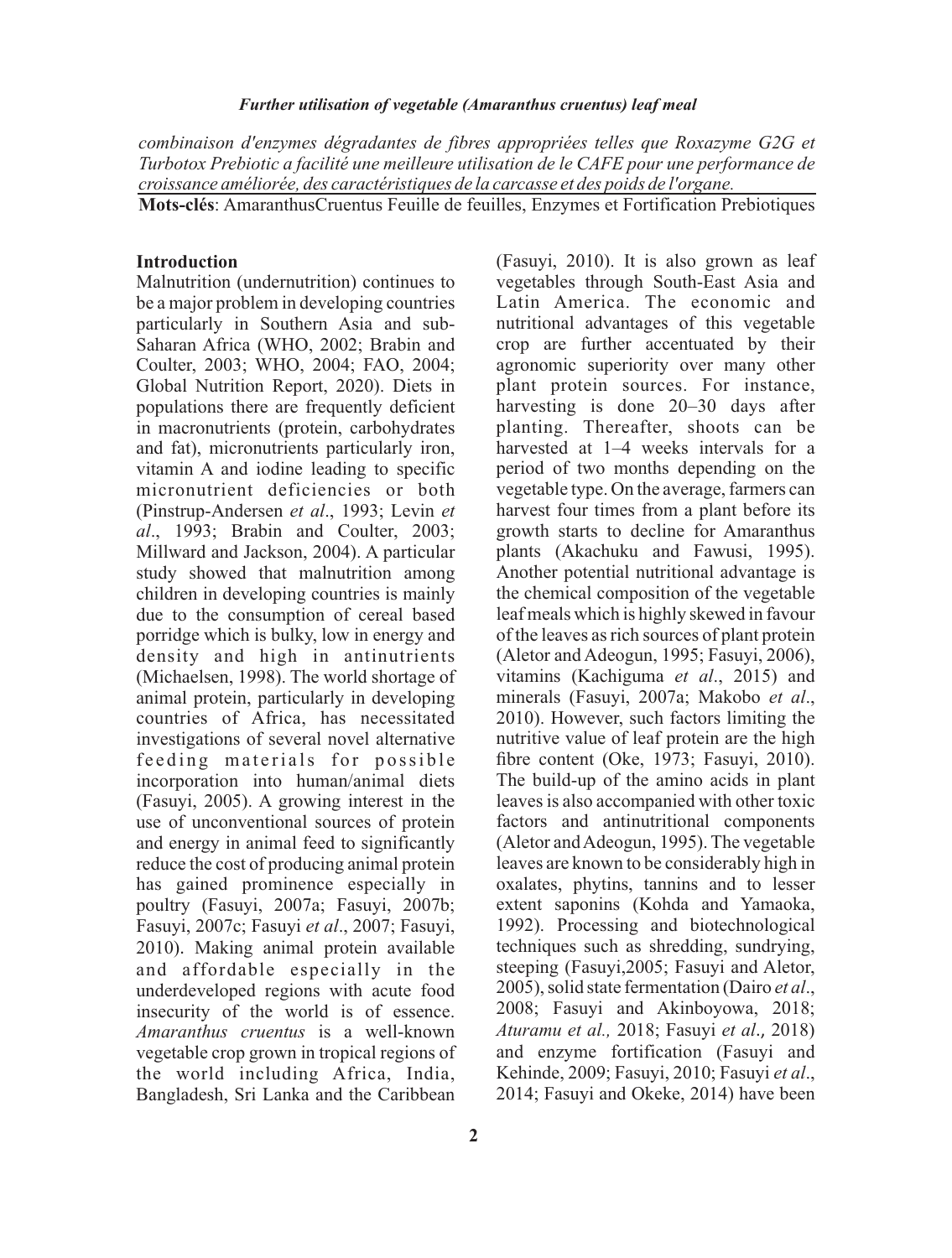employed to significantly degrade the fibre and reduce/eliminate some of the antinutritional factors inherent in plant leaves. Studies conducted by the same authors in conjunction with other researchers had looked at various biotechnological processing methods of improving the utilisation of *Amaranthus cruentus*leaf meals and leaf concentrates in monogastric livestock animals. The present study is therefore, aimed at investigating the utilization of *Amaranthus cruentus* leaf meal when further processed with the addition of a combination of cellulase-glucanase-xylanase enzymes (Roxazyme G2G) and a functional growth promoting prebiotic (Turbotox) in broiler diets.

### **Materials and methods**

### *Preparation of Amaranthus cruentus leaf meal (ACLM) and experimental rations formulation*

*Amaranthus cruentus* plantation was purchased from a local farmer at Iworoko-Ekiti near Ekiti State University, Ado-Ekiti located at  $7^{\circ}712'N$  and  $5^{\circ}251'E$  coordinates. *Amaranthus cruentus* leaves were locally harvested fresh from maturing stems at about 20-30 days after transplanting to the field from the nursery. The fresh leaves were immediately subjected to sun drying in an open cleaned concrete floor space until moisture content became constant at 13%. The sun dried leaves were later milled using a commercial feed milling machine (Artec, Model 20). The proximate composition, amino acid profile and mineral contents were determined in triplicates to chemically evaluate the nutritional potentials of the *Amaranthus cruentus* leaf meal (ACLM) in Tables 1, 2 and 3.Thereafter, antinutrients such as phytic acid, oxalate, tannin and cyanide were determined (Table 4). The ACLM was used to formulate diets at both broiler starter and finisher phases of growth along

with other locally purchased ingredients (Tables 5 and 6). The feed ingredients used in ration formulation were purchased locally from a reputable commercial feed miller in Ado-Ekiti, Ekiti State, Nigeria. The ACLM was sourced as earlier discussed and the enzymes (Roxazyme G2G) and prebiotics (*Turbotox*) were sourced as earlier discussed. The results of the proximate analyses on ACLM were used as guides in the manual ration formulation of the experimental diets. The experimental diets were prepared at the Poultry Unit of the Teaching and Research Farm, Ekiti State University, Ado Ekiti, Ekiti State, Nigeria. All diets were compounded to contain identical crude protein content (isonitrogenous) and metabolisable energy (isocaloric) at both starter and finisher phases of broiler experiments. Control diet contained neither the enzyme nor the prebiotics. Other experimental diets were formulated by including ACLM at 10% (diet 2), 20% (diet 3) and 30% (diet 4) levels. The enzyme fortification and prebiotics addition were done by mixing the manufacturer specified quantities (1kg per ton of feed) with the ACLM protein supplemented diets. Other conventional protein and energy sources were used in the formulation of the diets. All diets were also supplemented with feed grade methionine, lysine and mineral/vitamin premix. The four compounded experimental feeds were stored in plastic containers with airtight lids to preserve the nutrients and prevent the attack by pests.

### *Experimental animals, management, nitrogen digestibility, design of experiment and statistical analyses of data collected*

A total of 480 day-old broiler chicks of the *Arbor acre* heavy strain purchased from Zartech hatchery, a division of Zartech Farms, Ibadan, Oyo-State, Nigeria, were used for the experiment. All chicks were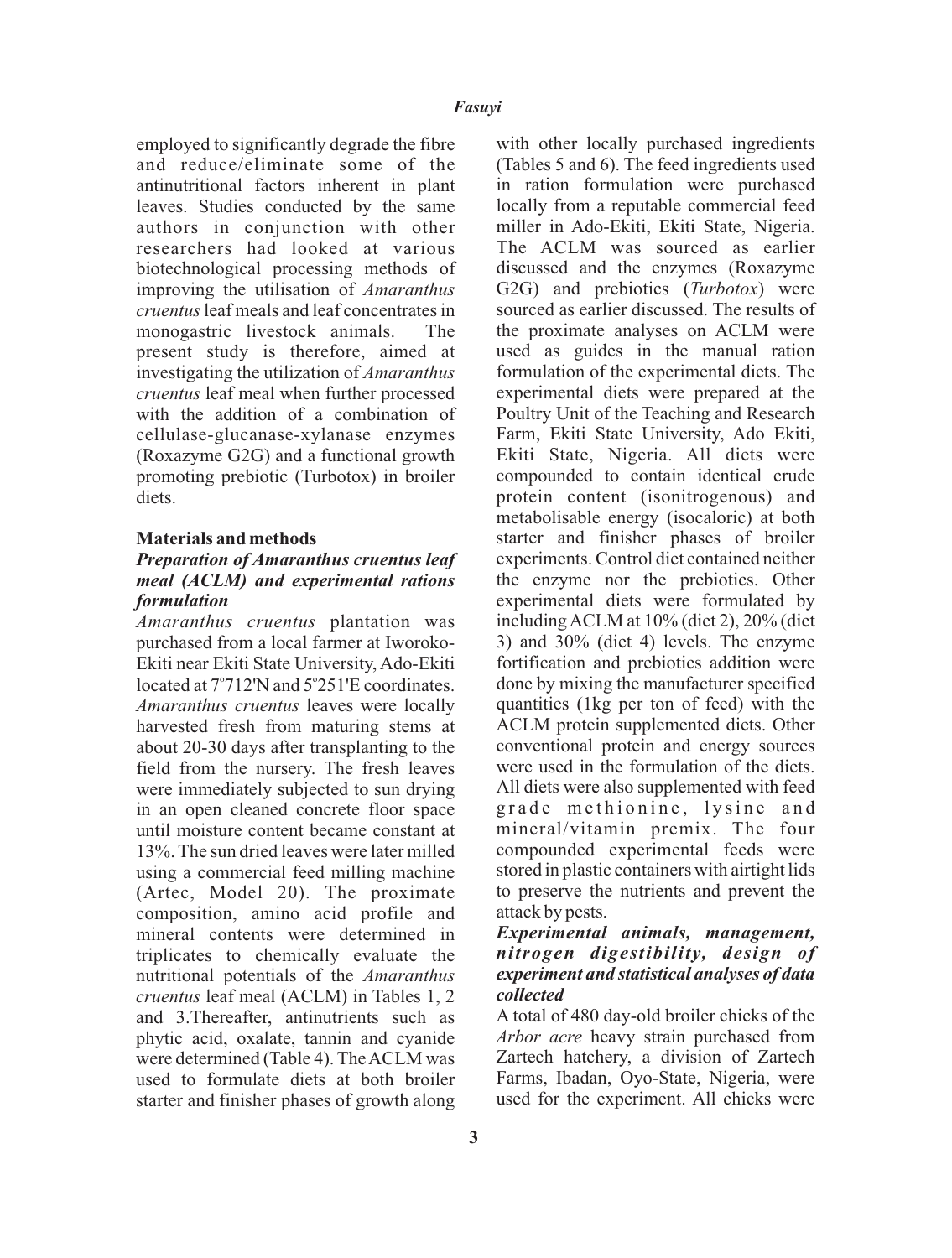brooded using a combination of charcoal heat and 100W electric bulbs powered by 2.5KVA generating plant at the Teaching  $&$ Research Farm of Ekiti State University for a period of 3 weeks until the feathers were adequately spread on the bodies of the chickens for enough conservation of body heat. The chicks were allowed an acclimatization period of 5 days before the commencement of the feeding trials during which they were separated into males and females chickens using the method described by Laseinde and Oluyemi (1997). The chickens were later randomized into four treatments with each treatment replicated six times. All replicates were ensured to have uniform average weight before the commencement of the feeding trial. Each replicate had 20 chickens (10 males and 10 females). The feeding trial commenced on the sixth day with fresh experimental diets fed appropriately and *ad libitum* to the chickens in randomized positions within the experimental pens. Clean drinkable water was also provided *ad libitum*. Routine veterinary care and vaccinations against Newcastle disease, coccidiosis and chronic respiratory diseases were administered at appropriate intervals during the experiment. The experiment was conducted as a completely randomised design with a total of 24 experimental units (replicates) with each treatment having six replicates After the four weeks starter phase, the experimental finisher diets were administered to the broiler birds at the finisher phase of production. Records of daily feed consumption were taken daily and 5-day periodic weight changes were recorded. Six birds were randomly selected (three males and three females) such that at least a bird emerged from each replicate for the nitrogen digestibility experiment after the termination of the experiment on the  $56<sup>th</sup>$  day and transferred into metabolic cages for easy monitoring of feed intake

and collection of droppings (feaces+urine). Records during the nitrogen digestibility trial were taken for five days by monitoring the feed intake and droppings to determine the nitrogen retention of chickens on each diet. Total droppings voided during the five day nitrogen digestibility experiment were collected, weighed, dried at 65-70°C in an air circulating oven for 72 h and preserved while the corresponding feed consumed was also recorded for nitrogen studies. The nitrogen contents of the samples were determined (AOAC, 1995). Nitrogen retained was calculated as the algebraic difference between nitrogen intake and nitrogen in the droppings (on dry matter basis) for the period. Apparent nitrogen digestibility was computed by expressing the nitrogen retained as a fraction of the nitrogen intake multiplied by 100. Data were analysed using Minitab Statistical Package (Version 16) in one-way analysis of variance and for mean separation.

### *Proximate, gross energy, amino acids and mineral content determination*

The proximate compositions of the ACLM were adapted from previous studies by same author. These compositions were determined according to the methods described by Association of Official Analysis Chemist (AOAC, 1995) and the amino acids composition was determined using Amino Acid Analyzer Model 80- 2107-07 Auto Loader (Fasuyi, 2007d). The mineral elements as determined were quoted (Fasuyi, 2007d). Gross energy of the ACLM samples and the four formulated diets were determined against thermocouple grade benzoic acid using a Gallenkamp ballistic bomb calorimeter (Model CBB-330-0104L). The results and other results from other determinations for comparison are presented in Tables 1 and 2.  $Cellulas e-glucanas e - xylanas e$ *combination (Roxazyme G2G)*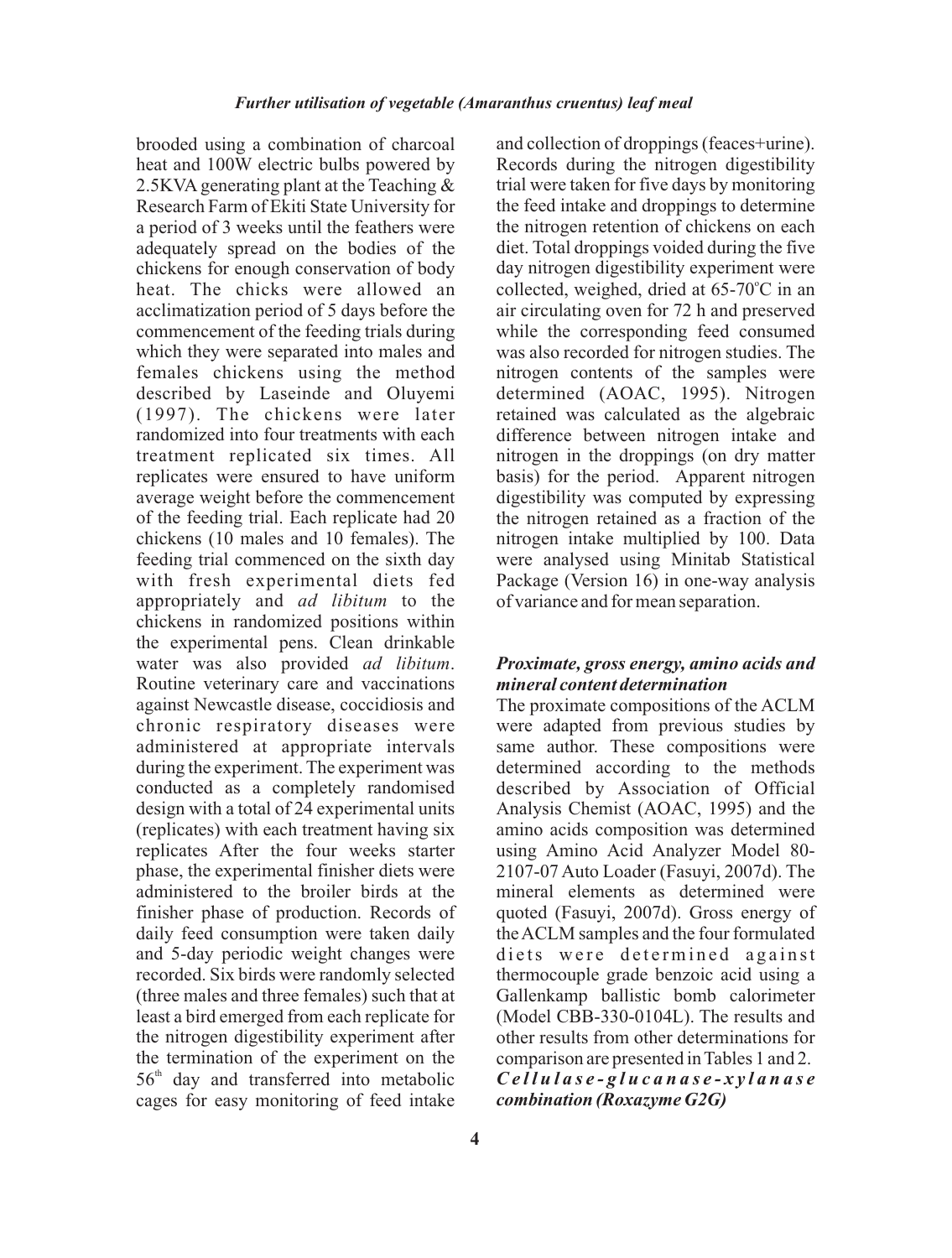Roxazyme G2G was obtained from Nutrivitas Ltd., Plot 33 Mobolaji Johnson Road, Eleganza Industrial Building, Oregun, Lagos, Nigeria. Roxazyme G2G contains a minimum of  $1,600$  U/g of cellulase,  $3,600$  U/g of endo-1,3(4)- $\beta$ glucanase, and  $5,200$  U/g of endo-1,4- $\beta$ xylanase. The recombinant enzymes used in this experiment were the single domain cellulase 5a (Cel5a) from *cellvibriomixtus* (Fontes *et al.,* 1997) and a truncated derivative of xylanase 11a (Xyn11a) from *Clostridium thermocellum* termed GH11- CBM6 (Fernandes, 1999). The bacterial xylanase is a modular enzyme containing a catalytic domain and a noncatalytic xylanbinding module separated by a short linker sequence (Fernandes, 1999). Plasmids containing the DNA encoding regions of both proteins, under the control of a T7 promoter in the prokaryotic expression vector pET21a (Novagen), were transformed in *Escherichia coli*BL21 cells. Recombinant *E. coli* strains were grown on Luria Bertani gene expression induced by adding isopropyl  $\beta$ -D-thiogalactoside to a final concentration of 1mM. Cells were collected after 5h induction at 37°C, and protein extracts prepared by ultrasonication as described (Fernandes, 1999). Extracts were incubated at  $50^{\circ}$ C for 20min and centrifuged for 30min at 10,000 X g to remove much of the *E.coli* proteins (both recombinant enzymes are thermostable at the referred temperature). Total enzyme used in each treatment was commercial polysaccharidase mixture, 0.1g/kg of Roxazyme G2G; recombinant xylanase, 4,000 U/kg of GH11-CBM6; and recombinant cellulase plus a xylanase, 4,000 U/kg of GH11-CBM6 plus 4,000 U/kg of Cel5a (1 U of enzyme activity released 1 mol of product/min at 37°C).

### *Prebiotics (Turbotox) and composition*

The prebiotics, *Turbotox*, used in the present study was obtained from Afrimash, a reputable agroallied company located in Akobo, Ibadan, Oyo State, Nigeria. *Turbotox* is a multi-action prebiotic feed supplement (*Saccharomyces cerevisiae* extract) which confers improved efficiency, optimal performance to ensure responsible rearing of farm animals. It is a useful tool for non-antibiotic growth enhancement. *Turbotox* is especially indicated to improve the integrity of the digestive system. It is a carefully prepared in feed formulation proven to promote an ideal gut health and multiplication of beneficial flora. Its major features include inactive yeast, MOS, diatomaceous earth and organic acid combination, nonantibiotic growth promoter, control of mycotoxins, bacteria, molds and vectors. The composition of *Turbotox* are mannanoligosaccharides which are known for adsorption of pathogenic bacteria, improvement of intestinal function, modulation of the immune system and binding of mycotoxins; inactivated *Saccharomyces cerevisiae* extract, a natural source of vitamins, amino acids, minerals, and enzymes; organic acids and their salts (propionic acid, formic acid, citric acid) known for their ability in improving feed digestibility with acidifying effect while also stimulating the pancreatic enzymes and providing antifungal and antibacterial control in the feed and digestive tract; diatomaceous earth which is a mycotoxin adsorbent and mechanical insect repellent. The experimentally established activities of *Turbotox* prebiotics as performance enhancer include lowering pH in the stomach improving digestion, supporting normal gut flora, improving breakdown of feed and protection against pathogens. Other performance enhancing activities include extra supply of highly bioavailable amino acids, vitamins, and minerals. *Turbotox* is also a natural energy source. Absorption and binding of toxins have been detected in poultry diets where Turbotox were used as additives protecting against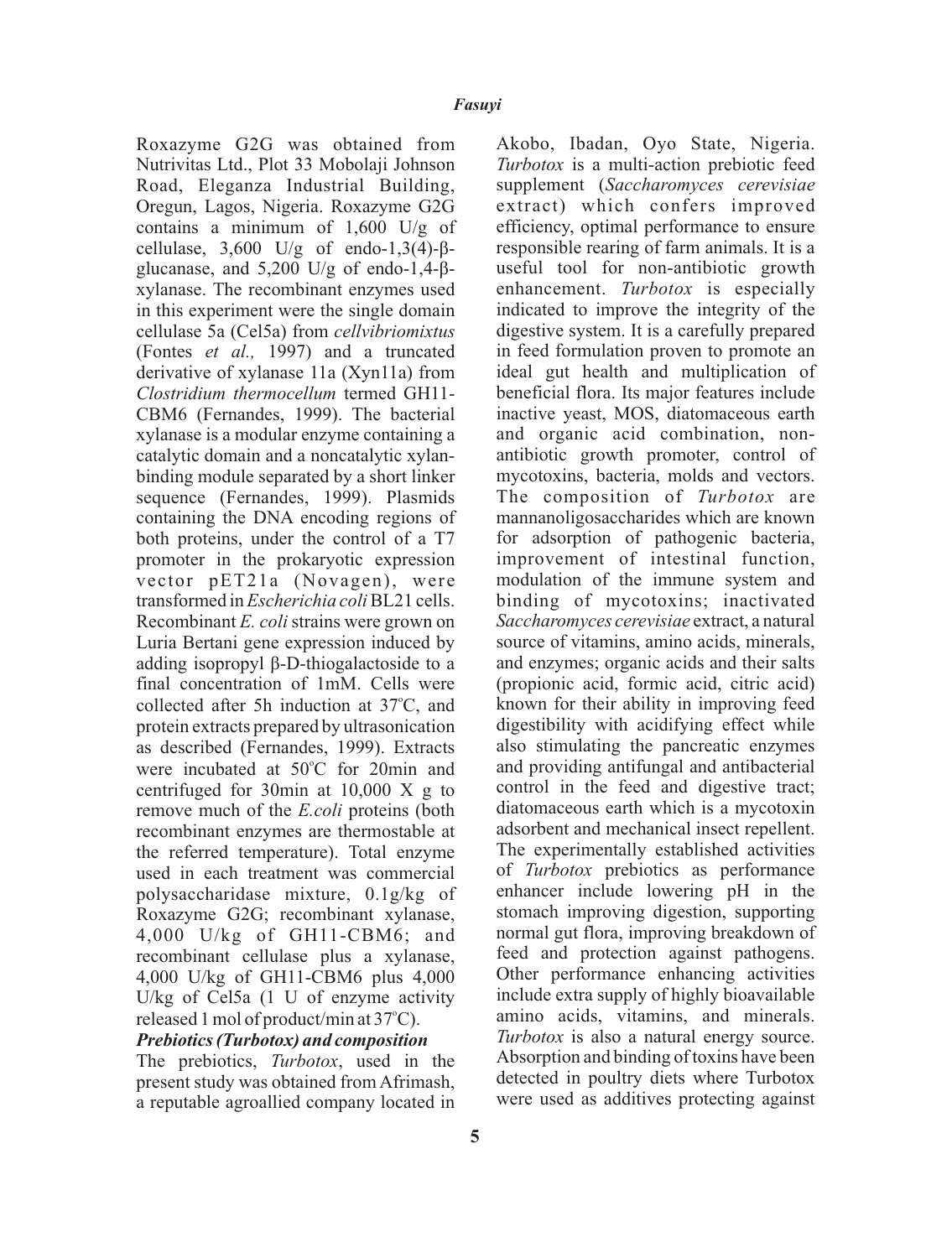the negative effects on the hepatic and renal functions (Afrimash, https://www.afrimash.com). It is also known to prevents molds and reduces bacterial colonization in the feed. There is evidence of improved intestinal humoral nonspecific immunity giving protection and saving energy. The overall result of Turbox as additive in poultry rations is b e t t e r F C R (A f r i m a s h,  $https://www.afrimash.com)$ . The recommended additive inclusion rate for performing enhancing for poultry is 1kg/ton.

#### **Results and discussion**

### *Proximate composition, gross energy, amino acids, mineral content and notable antinutrients*

The results of the proximate composition, gross/metabolisable energy, amino acid contents and some noticeable antinutrients were adapted from previous works by the same author (Fasuyi, 2007a; Fasuyi, 2007b; Fasuyi, 2007c; Fasuyi *et al*., 2007; Fasuyi, 2010) and presented in Tables 1, 2 and 3. The ACLM was relatively high in crude protein at 23.0%0.55; fat at 5.4%0.01 and sugar+starch (NFE) at 43.5%0.52. ACLM was remarkably rich in mineral elements such as Ca, K, Na, Mg, Fe and Zn compared to reported levels of these mineral elements in most plant protein sources. The phytic acid and oxalate levels (Table 3) were relatively higher than most other plant protein origins at 680 and  $620$ mg $100g<sup>-1</sup>$ , respectively. The phytin-P was also high at  $160$ mg $100g<sup>-1</sup>$ . The protein level and amino acid composition of ACLM suggest that ACLM can be harnessed as a plant protein source if well processed to reduce/eliminate the noticeable antinutrients inherent in its composition. It has been established that about 75% of the total nitrogen in most vegetables is protein-nitrogen although this proportion varied with vegetable species (Schmidt, 1971). The ash content was remarkably high and further investigation revealed ACLM as a rich source of Ca, Mg and Fe and to lesser extent K, Na and Zn (Aletor and Adeogun, 1995). The notable antinutritional factors (ANFs) found in ACLM are phytins and oxalates (Leung *et al*., 1968; Aletor and Adeogun, 1995). The inhibition of leaf meals as a potential protein source in monogatric diets especially poultry has been adduced to their high fibre levels and some antinutritional factors present in most green leaves (Aletor and Adeogun, 1995; Fasuyi, 2007d). It is therefore conceived in this present study that the supplementary addition of the combination of Roxazyme G2G (cellulaseglucanase-xylanase) and a growth promoting prebiotic (*Turbotox)* would further facilitate the breakdown of cellulose and other nonstarch polysaccharides which are mainly found in the cell wall of plant leaves, and which are bound together in a complex matrix.

| $\mathcal{L}_{\mathcal{L}}$ of them when $\mathcal{L}_{\mathcal{L}}$ . The set of the set of the set of the set of the set of the set of the set of the set of the set of the set of the set of the set of the set of the set of the set of the set of |             |
|--------------------------------------------------------------------------------------------------------------------------------------------------------------------------------------------------------------------------------------------------------|-------------|
| Composition (g/100g)                                                                                                                                                                                                                                   | <b>ACLM</b> |
| Dry matter                                                                                                                                                                                                                                             | 88.6?0.01   |
| Crude protein                                                                                                                                                                                                                                          | 23.0?0.55   |
| Ether extracts                                                                                                                                                                                                                                         | 5.4?0.01    |
| Crude fibre                                                                                                                                                                                                                                            | 8.8?0.01    |
| Ash                                                                                                                                                                                                                                                    | 19.3?0.01   |
| Nitrogen free extract                                                                                                                                                                                                                                  | 43.5?0.52   |
| Gross energy ( $kcalg}^{1}$ )                                                                                                                                                                                                                          | 3.25?0.01   |

**Table 1: Proximate composition (g/100g dry matter), gross energy (kcal/g) and amino acid profile**  $(0)$  of *Amaranthus cruentus* leaf meal  $(ACIM)$  (means,  $n = 2$ )

Means are determinations in triplicate with standard deviation (SD)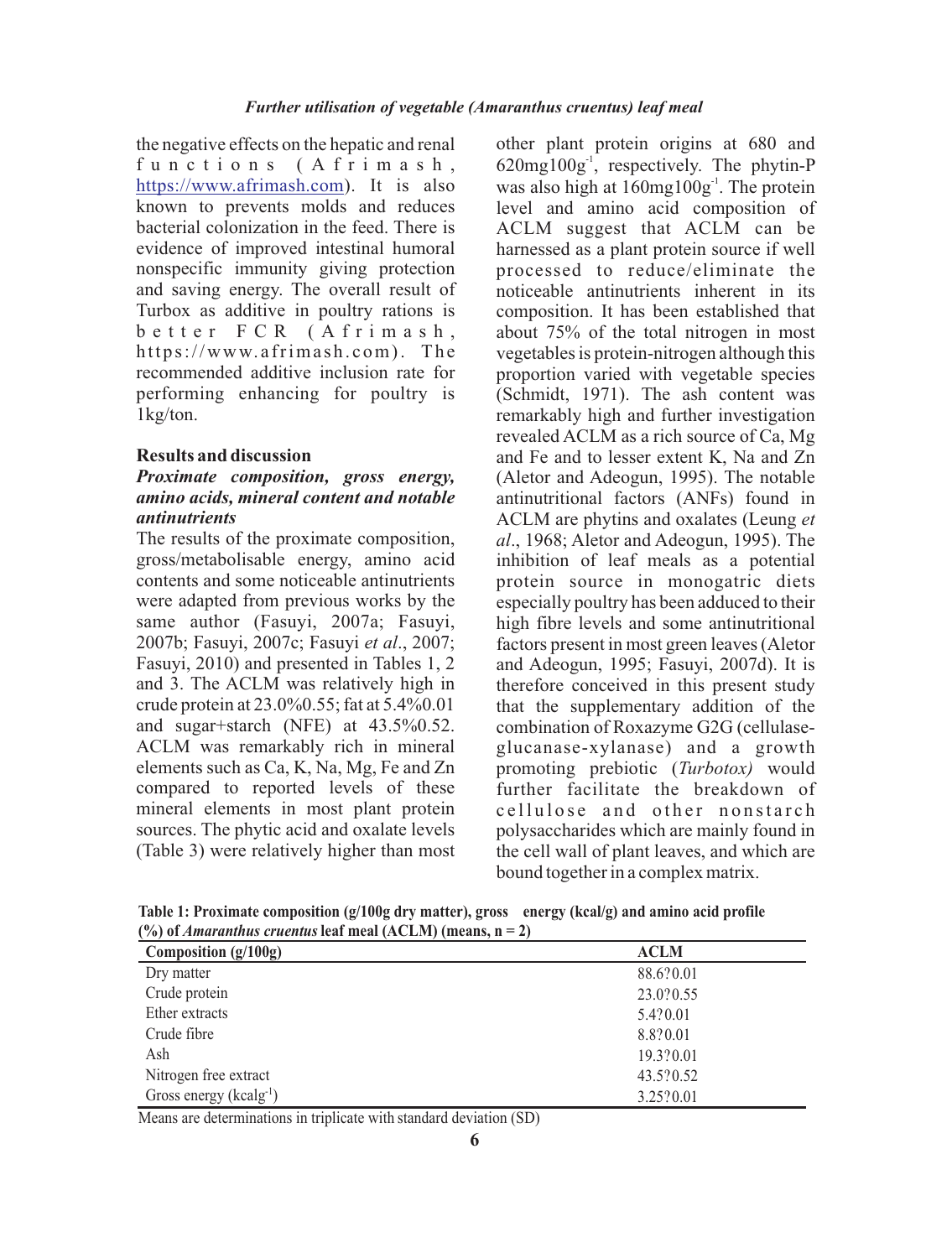#### *Fasuyi*

| Amino acids            | $gKg^{-1}$ | <b>FAO/WHO</b> | Whole egg    |
|------------------------|------------|----------------|--------------|
|                        |            | $(gKg^{-1})$   | $(gKg^{-1})$ |
| Alanine                | 396.3      |                |              |
| Aspartic acid          | 320.0      |                |              |
| Arginine               | 375.6      |                | 381.3        |
| Glycine                | 251.3      |                |              |
| Glutamic acid          | 644.4      |                |              |
| Histidine              | 131.9      |                | 150.0        |
| Isoleucine             | 300.6      | 250.0          | 350.0        |
| Lysine                 | 111.9      | 343.7          | 393.8        |
| Methionine             | 86.3       |                | 200.0        |
| Cystine                | 81.9       |                | 112.5        |
| Methionine + Cysteine. | 275.6      | 218.8          | 312.5        |
| Leucine                | 529.4      | 437.5          | 518.8        |
| Serine                 | 273.1      |                |              |
| Threonine              | 196.9      | 250.0          | 318.8        |
| Phenylalanine          | 363.8      |                | 318.8        |
| Valine                 | 326.9      | 312.5          | 475.0        |
| Tyrosine               | 312.5      | 375.0          | 250.0        |
| Trytophan              | 147.5      | 62.5           | 112.5        |

**Table 2: Amino acid Profile of the** *Amaranthus cruentus* **leaf meal (ACLM) (means, n = 2)**

FAO/WHO (1973) is incorporated on Table 1 to illustrate the recommended amino acid pattern and required standard in human nutrition while the profile of whole egg with a biological value (BV) of 100% is used as standard comparison

Source: Fasuyi (2007a)

**Table 3: Mineral composition of air -dried** *Amaranthus cru entus***leaf meal (ACLM) (means, n = 2)**

| <b>TOLM</b> | Ca     | $\mathbf{P}$                       | K                                                   | Na  | Mg   | Fe  | Mn  | Сu | Zn  |
|-------------|--------|------------------------------------|-----------------------------------------------------|-----|------|-----|-----|----|-----|
|             | 100g   |                                    |                                                     |     |      | ppm |     |    |     |
|             | $\sim$ | ) ዓ                                | 4.8                                                 | . . | ر. د | .   | 198 |    | 0.9 |
| $\sim$      |        | $\cdot$ $\wedge$ $\wedge$ $\wedge$ | $\cdot$ $\cdot$ $\cdot$ $\sim$ $\sim$ $\sim$ $\sim$ |     |      |     |     |    |     |

Source: (Fasuyi, 2007a; Fasuyi et al., 2007)

**Table 4: Phytic acid, phytin-P, oxalic acid, tannic acid and cyanide contents of** *Amaranthus cruentus* **leaf meal (ACLM) (means, n = 2)**

| Noticeable antinutrients present in <i>Amaranthus cruentus</i> leaf meal |                                                                        |           |                           |           |           |           |  |  |
|--------------------------------------------------------------------------|------------------------------------------------------------------------|-----------|---------------------------|-----------|-----------|-----------|--|--|
| <b>TOLM</b>                                                              | Phytic acid<br><b>HCN</b><br>Phytin-P<br>Phytin-P<br>Oxalate<br>Tannin |           |                           |           |           |           |  |  |
|                                                                          | (mg/100g)                                                              | (mg/100g) | $\frac{6}{6}$ of total P) | (mg/100g) | (mg/100g) | (mg/100g) |  |  |
|                                                                          | 680                                                                    | 160       | 12.2                      | 620       | 43.0      | 61.2      |  |  |

*Source:* (Fasuyi, 2007a; Fasuyi et al., 2007)

These supplements and additives are envisaged to enhance the utilization of the ACLM in substantial inclusion levels while replacing the conventional protein sources in broiler diets.

The addition of *Turbotox* prebiotic would probably **enhance the utilization of ACLM by** lowering pH in the stomach while improving digestion, supporting normal gut flora, improving breakdown of feed and protection against pathogens. *Turbotox* prebiotic has also been identified to enhance other activities during digestion such as extra supply of highly bioavailable amino acids, vitamins, and minerals (Afrimash, https://www.afrimash.com). Previous studies have corroborated the efficiency of enzyme supplementation in poultry diets and the significant positive responses of growth parameters (Wyatt *et al.,* 1997; Pack *et al*., 1998).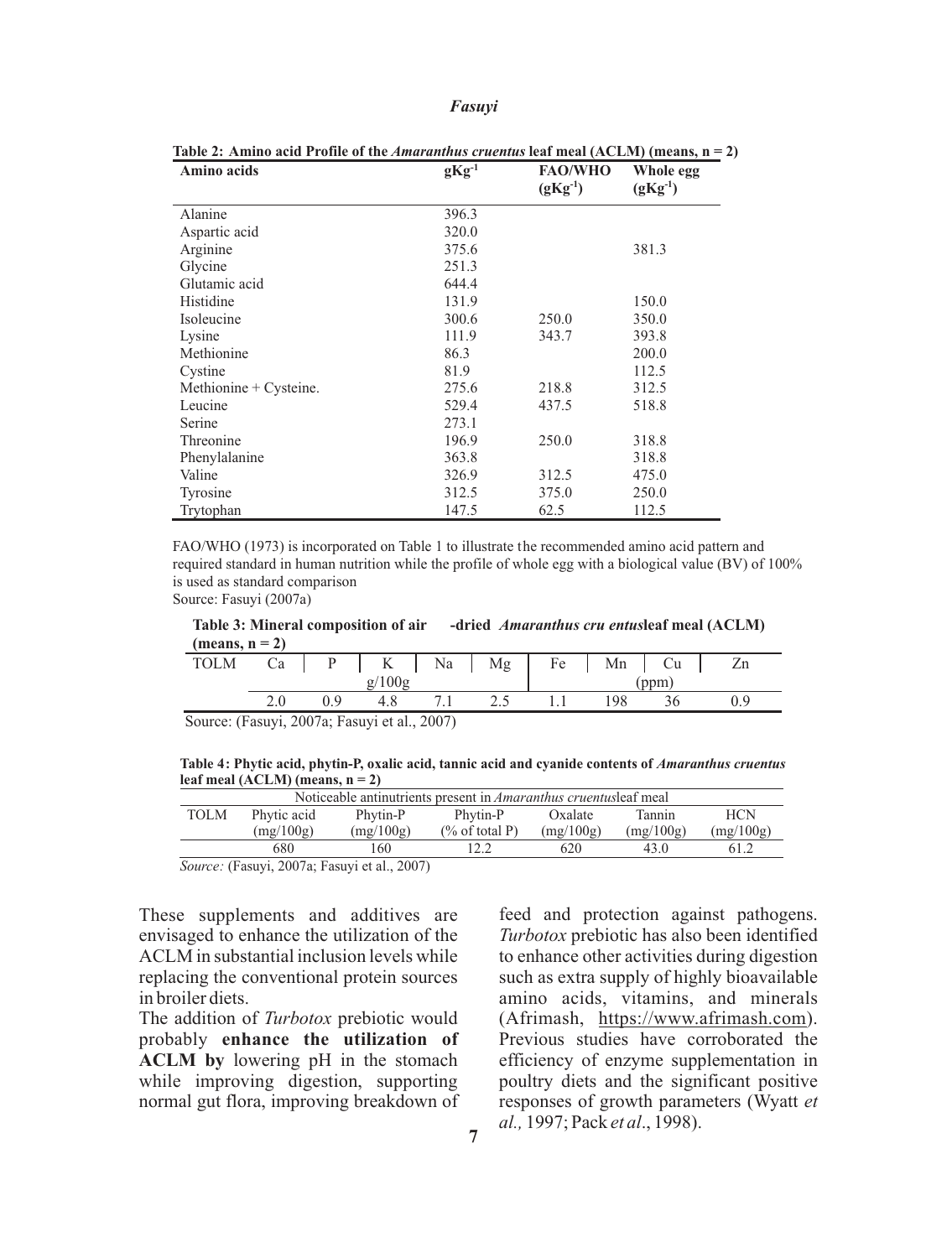#### *Further utilisation of vegetable (Amaranthus cruentus) leaf meal*

|                               |          | <b>Diets</b> |           |           |
|-------------------------------|----------|--------------|-----------|-----------|
|                               | $1(0\%)$ | $2(10\%)$    | $3(20\%)$ | $4(30\%)$ |
| <b>Ingredients</b>            |          |              |           |           |
| Maize (9.0% CP)               | 50.1     | 45.2         | 37.5      | 27.5      |
| Soyabean $(45.0 %$ CP)        | 33.5     | 28.4         | 27.1      | 19.1      |
| PKC (18.8 % CP)               | 10.0     | 10.0         | 10.0      | 10.0      |
| Fish meal $(72.0 % CP)$       | 2.0      | 2.0          | 2.0       | 2.0       |
| $ACLM*(23.0\% CP)$            | ۰        | 10.0         | 20.0      | 30.0      |
| Fat (Palm oil)                |          |              | 1.0       | 1.0       |
| Bone meal                     | 2.5      | 2.5          | 2.5       | 2.5       |
| Oyster shell                  | 0.5      | 0.5          | 0.5       | 0.5       |
| Salt                          | 0.5      | 0.5          | 0.5       | 0.5       |
| DL-Methionine                 | 0.2      | 0.2          | 0.2       | 0.2       |
| L-Lysine                      | 0.2      | 0.2          | 0.2       | 0.2       |
| Premix**                      | 0.5      | 0.5          | 0.5       | 0.5       |
| Total                         | 100.0    | 100.0        | 100.0     | 100.0     |
| <b>Calculated composition</b> |          |              |           |           |
| Crude protein, %              | 22.9     | 23.0         | 22.9      | 23.1      |
| Crude fibre, %                | 5.2      | 6.1          | 6.4       | 7.6       |
| Ether extract, %              | 6.7      | 7.1          | 6.7       | 7.1       |
| ME kcal/kg                    |          |              |           |           |
| <b>Analysed composition</b>   |          |              |           |           |
| Crude protein, %              | 23.1     | 22.9         | 23.1      | 23.0      |
| Crude fibre, %                | 4.7      | 7.1          | 9.8       | 11.1      |
| Ether extract, %              | 6.2      | 5.9          | 5.2       | 4.6       |

|  |  | Table 5: Compositions of experimental diets for broiler starter |  |  |  |  |  |  |
|--|--|-----------------------------------------------------------------|--|--|--|--|--|--|
|--|--|-----------------------------------------------------------------|--|--|--|--|--|--|

*\*ACLM, Amaranthus cruentus*leaf meal

*\*\* contained vitamin A (100,000,000 iu); D(2,000,000 iu); E[35,000iu]; K (1900mg); B12(19 mg); Riboflavin (7,000mg);Pyridoxine (3800mg]); Thiamine (2,200mg); D pantothenic acid [11,000mg]; Nicotinic acid [45,000mg]; Folic acid [1,400mg]; Biotin [113mg]; and Trace element as CU [8000mg]; Mn [64,000mg; Zn [40,000mg]; Fe [32,000mg]; se [160mg]; I<sup>2</sup> [800mg] and other items as Co [400mg]; choline (475,000);Methionine (50,000mg); BHT (5,000MG); and Spiramycin (5,000mg) per 2.5kg.* 

#### **Table 6: Composition of experimental diets for broiler finisher**

|                               | <b>Diets</b> |                          |           |           |  |
|-------------------------------|--------------|--------------------------|-----------|-----------|--|
|                               | $1(0\%)$     | $2(10\%)$                | $3(20\%)$ | $4(30\%)$ |  |
| <b>Ingredients</b>            |              |                          |           |           |  |
| Maize $(9.0 % CP)$            | 50.1         | 45.2                     | 35.5      | 25.5      |  |
| Soyabean $(45.0 %$ CP)        | 26.5         | 22.4                     | 23.1      | 9.0       |  |
| PKC (18.8 % CP)               | 17.0         | 16.0                     | 14.0      | 12.0      |  |
| Fish meal $(72.0 % CP)$       | 2.0          | 2.0                      | 2.0       | 2.0       |  |
| $ACLM*(23.0\% CP)$            |              | 10.0                     | 20.0      | 30.0      |  |
| Fat (Palm oil)                |              | $\overline{\phantom{0}}$ | 1.0       | 1.0       |  |
| Bone meal                     | 2.5          | 2.5                      | 2.5       | 2.5       |  |
| Oyster shell                  | 0.5          | 0.5                      | 0.5       | 0.5       |  |
| Salt                          | 0.5          | 0.5                      | 0.5       | 0.5       |  |
| DL-Methionine                 | 0.2          | 0.2                      | 0.2       | 0.2       |  |
| L-Lysine                      | 0.2          | 0.2                      | 0.2       | 0.2       |  |
| Premix**                      | 0.5          | 0.5                      | 0.5       | 0.5       |  |
| Total                         | 100.0        | 100.0                    | 100.0     | 100.0     |  |
| <b>Calculated composition</b> |              |                          |           |           |  |
| Crude protein, %              | 20.2         | 19.8                     | 20.1      | 20.1      |  |
| Crude fibre, %                | 5.2          | 6.1                      | 6.4       | 7.6       |  |
| Ether extract, %              | 6.7          | 7.1                      | 6.7       | 7.1       |  |
| ME kcal/kg                    |              |                          |           |           |  |
| <b>Analysed composition</b>   |              |                          |           |           |  |
| Crude protein, %              | 23.1         | 22.9                     | 23.1      | 23.0      |  |
| Crude fibre, %                | 4.7          | 7.1                      | 9.8       | 11.1      |  |
| Ether extract, %              | 6.2          | 5.9                      | 5.2       | 4.6       |  |

*\*ACLM, Amaranthus cruentus leaf meal*

*\*\* contained vitamin A (100,000,000 iu); D(2,000,000 iu); E[35,000iu]; K (1900mg); B12(19 mg); Riboflavin (7,000mg);Pyridoxine (3800mg]); Thiamine (2,200mg); D pantothenic acid [11,000mg]; Nicotinic acid [45,000mg]; Folic acid [1,400mg]; Biotin [113mg]; and Trace element as CU [8000mg]; Mn [64,000mg; Zn [40,000mg]; Fe [32,000mg]; se [160mg]; I<sup>2</sup> [800mg] and other items as Co [400mg]; choline (475,000);Methionine (50,000mg); BHT (5,000MG); and Spiramycin (5,000mg) per 2.5kg.*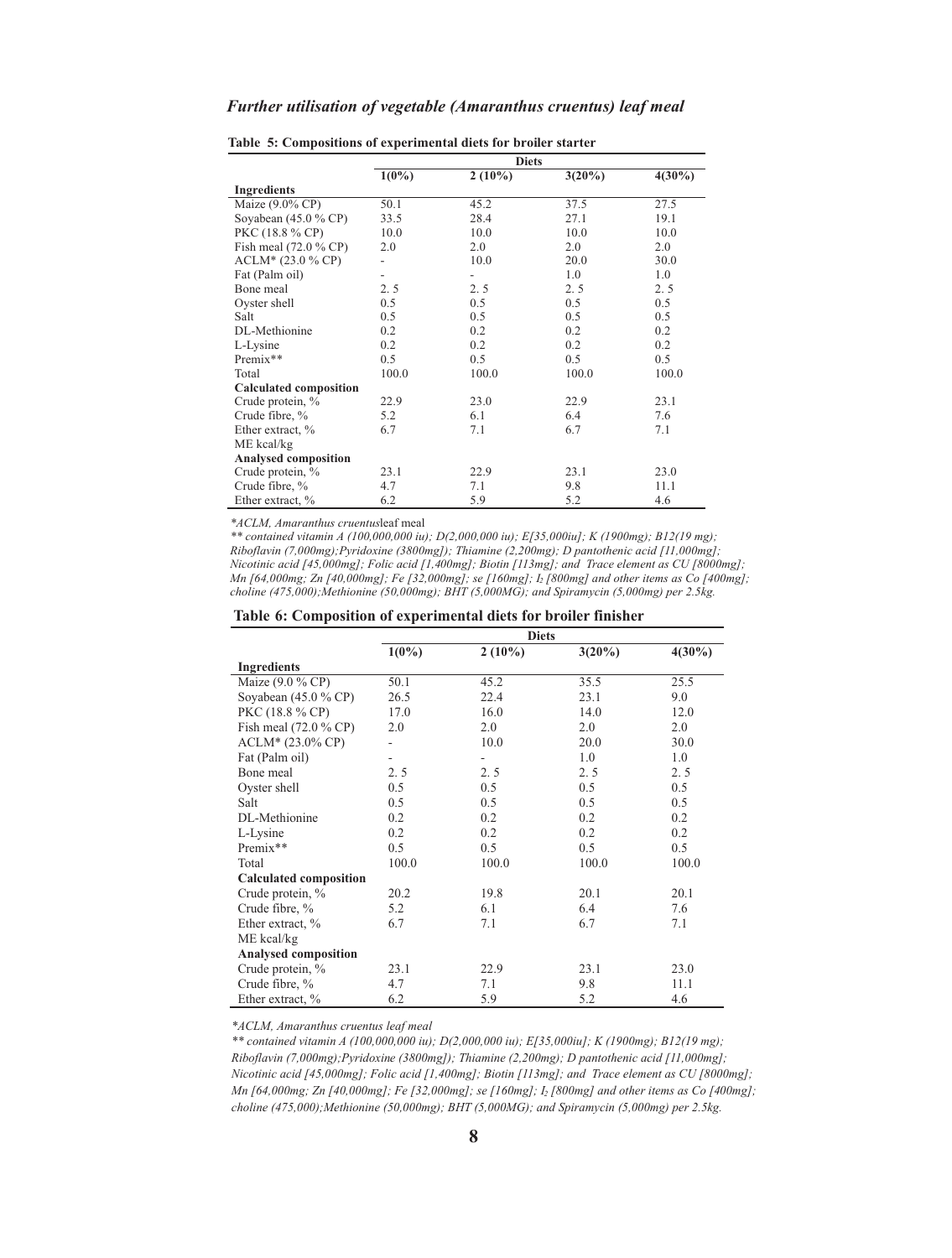### *Growth performance parameters and nitrogen digestibility*

The feed intake was highest in birds on diet 4 (30% ACLM with enzymes + prebiotics) at 110.1g/b/d and significantly different (p<0.05) from other feed intake values obtained for birds on other diets. The lowest feed intake value of 97.8g/b/d was obtained for birds on the control diet without enzymes and prebiotics. Although, the average weight gain value was highest at 46.1g/b/d for birds on the control diet without enzymes and prebiotics, it was similar ( $p > 0.05$ ) to  $45.9g/b/d$  and  $46.0g/b/d$ obtained for birds on diets 2 (10% ACLM with enzymes and prebiotics) and 3 (20% ACLM with enzymes and prebiotics), respectively. The nitrogen study (Table 7) revealed 72.3% as the highest nitrogen retention (NR) for broilers on diet 2 (10% ACLM with enzymes + prebiotics). The average nitrogen intake values were similar  $(p>0.05)$  at a range of 2.51 to 2.57g/chick for broilers on diet 4 (30% ACLM with enzymes + prebiotic) and diet  $2 \ (10\%$ ACLM with enzymes + prebiotic), respectively. Nitrogen retention (NR) value of 72.3% was the highest for broilers on diet 2 (10% ACLM with enzymes  $+$ prebiotic) but similar  $(p>0.05)$  to 71.8 and 69.1% obtained for broilers on the control diet (without ACLM, enzymes + prebiotic) and diet 3 (20% ACLM with enzymes + prebiotic), respectively. Reports have corroborated the enhanced broiler growth performance with the use of enzymes (Fasuyi, 2010; Ogunsipe *et al*., 2015) and prebiotics (Patterson and Burkholder, 2003; Sabiha et al., 2005; Ray, 2006; Král *et al*., 2012; Jadhav *et al.,* 2015; *Menconi and Barton, 2017*). The optimum feed conversion ratio value of 2.12 was obtained for broilers on the control diet without enzymes and prebiotics. However, this value was similar  $(p>0.05)$  to 2.20 obtained for broilers on 10% ACLM with enzymes and prebiotics. However, the highest NR value of 72.3% obtained for broilers on diet 2 (10% ACLM with enzymes + prebiotics) was similar (p>0.05) to 71.8% and 69.1% obtained for birds on the control diet (without enzymes and prebiotics) and diet 3  $(30\%$  ACLM with enzymes + prebiotics), respectively. It is obvious that enzyme and prebiotic fortified diets facilitated the accessibility to intracellular entrapped nutrients (Kocher *et al*., 2003). The breakdown of the non-starch polysaccharides and the subsequent utilization of the hitherto bound amino acids could have been responsible for the enhanced protein retention in broilers on ACLM supplemented diets with enzyme and prebiotic fortification.

**Table 7: Growth performance of broiler chickens on experimental diets**

| <b>Diets</b>                    |                   |                   |                    | 4                  |            |       |  |  |  |  |
|---------------------------------|-------------------|-------------------|--------------------|--------------------|------------|-------|--|--|--|--|
| Inclusion of ACLM, %            |                   | 10                | 20                 | 30                 | <b>SEM</b> |       |  |  |  |  |
| Initial weight, g/bird          | 50.7              | 51.1              | 50.9               | 50.9               | 0.14       | 0.21  |  |  |  |  |
| Final live body weight, g/bird  | $2632^{\rm a}$    | $2610^a$          | $2628^{\rm a}$     | $2452^b$           | 57.4       | 0.02  |  |  |  |  |
| Average weight gain, g/bird/day | 46.1 <sup>a</sup> | 45.9 <sup>a</sup> | $46.0^{\circ}$     | 42.8 <sup>b</sup>  | 3.01       | 0.21  |  |  |  |  |
| Average feed intake, g/bird/day | 97.8 <sup>c</sup> | $101.2^{bc}$      | 105.2 <sup>b</sup> | 110.1 <sup>a</sup> | 2.40       | 0.43  |  |  |  |  |
| Feed conversion ratio           | $2.12^{\circ}$    | $2.20^{bc}$       | $2.28^{b}$         | 2.57 <sup>a</sup>  | 0.14       | 0.002 |  |  |  |  |

*ab Means without common superscripts along the same row are different at P< 0.05*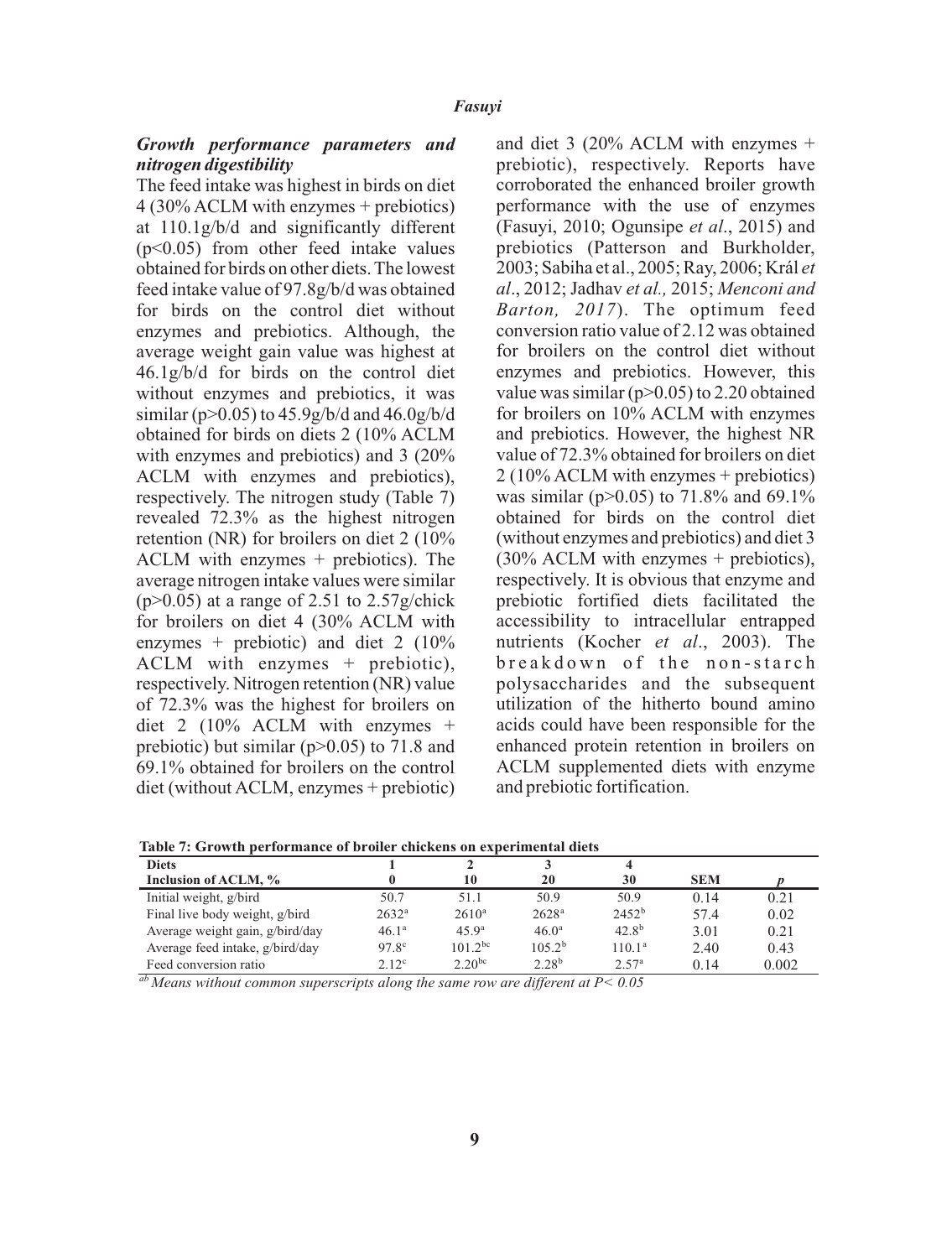### *Carcass characteristics and weight of internal organs*

The average live weight value of 2632g obtained for birds on the control diet (without enzymes and prebiotics) was the highest although similar ( $p > 0.05$ ) to 2619g and 2628g obtained for birds on diets 2  $(10\%$  ACLM with enzymes + prebiotics) and 3 (20% ACLM with enzymes + prebiotics). The lowest significantly different ( $p<0.05$ ) live weight value of 2452 was obtained for birds on diet 4 (30% ACLM with enzymes + prebiotics). The average dressed and eviscerated weights had similar trend with the live weight. The dressed weight had the highest value of 2368g for broilers on the control diet (without enzymes and prebiotics) but similar ( $p > 0.05$ ) the values obtained for broilers on diets 2 (10% ACLM with enzymes and prebiotics) and 3 (20% ACLM with enzymes and prebiotics). The average eviscerated weight of 2052g was also the highest for birds on the control diet without enzymes and prebiotics but also similar ( $p > 0.05$ ) to 2036g and 2049g obtained for broilers on diets 2 (10%

ACLM with enzymes and prebiotics) and 3 (20% ACLM with enzymes and prebiotics). Most carcass cuts (Table 8) were similar (p>0.05) for all experimental broilers birds on all diets including the control diet without enzymes and prebiotics. Only the thigh had a little variation among the treatments as birds on diet 4 (30% ACLM with enzymes and prebiotics) had the lowest average thigh weight of  $198.5$ gkg<sup>-1</sup> Most weights of broiler organs on all diets had slight numerical variations and significant differences  $(p<0.05)$  for gizzard, liver, intestines, proventriculus, bursa of fabricius and crop. The similarity among most carcass cuts for all experimental broilers birds on all diets including the control diet without enzymes and prebiotics was noteworthy. Only the thigh had a little variation among the treatments as birds on diet 4 (30% ACLM with enzymes and prebiotics) had the lowest average thigh weight of  $198.5$ gkg<sup>-1</sup> Most weights of broiler organs on all diets had slight numerical variations and significant differences  $(p<0.05)$  for gizzard, liver, intestines, proventriculus, bursa of fabricius and crop.

| <b>Diets</b>                   |                   |                   |             |                   |            |      |
|--------------------------------|-------------------|-------------------|-------------|-------------------|------------|------|
| Inclusion of ACLM, %           |                   |                   |             | 30                | <b>SEM</b> |      |
| Nitrogen intake, g/chick       |                   | 2.57              | 2.52        | $2.5^{\circ}$     | 0.44       | 0.17 |
| Nitrogen in droppings, g/chick | 0.72 <sup>b</sup> | 0.71 <sup>b</sup> | $0.78^{ab}$ | 0.82 <sup>a</sup> | 0.13       | 0.1' |
| Nitrogen Retention, %          | 71. 8ª            | $72.3^{\rm a}$    | $69.1^{ab}$ | 67.9 <sup>b</sup> | 0.57       | 0.07 |
|                                |                   |                   |             |                   |            |      |

*ab Means without common superscripts along the same row are different at P< 0.05*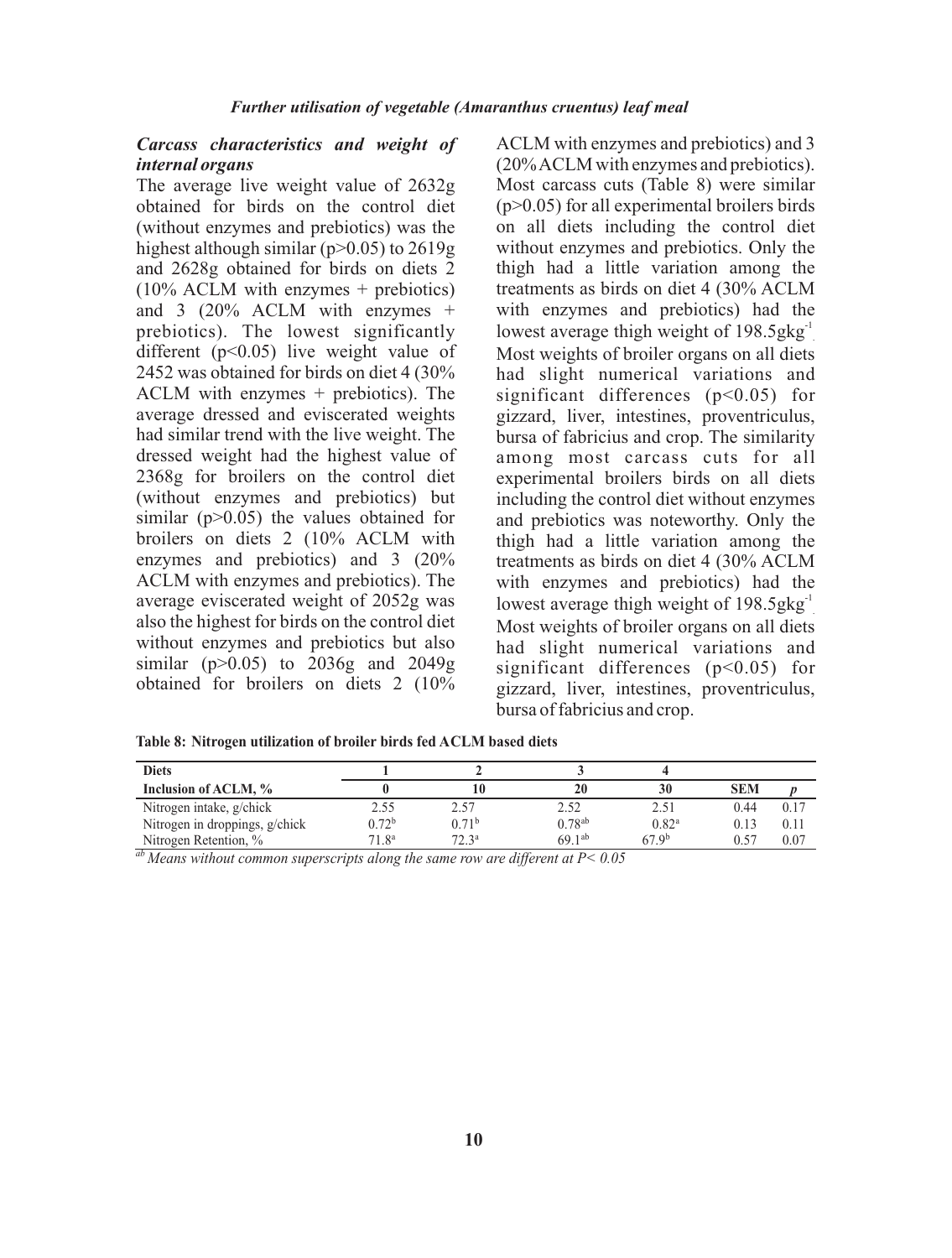#### *Fasuyi*

|                                                    | <b>Diets</b>       |                    |                     |                    |            |                  |  |
|----------------------------------------------------|--------------------|--------------------|---------------------|--------------------|------------|------------------|--|
| <b>Parameters</b>                                  | $0\%$              | 10%                | 20%                 | 30%                | <b>SEM</b> | $\boldsymbol{D}$ |  |
| Live weight                                        | $2632^{\rm a}$     | $2610^a$           | 2628 <sup>a</sup>   | 2452 <sup>b</sup>  | 0.12       | 0.20             |  |
| Dress weight                                       | 2368 <sup>a</sup>  | 2349a              | $2365^{\circ}$      | 2207 <sup>b</sup>  | 0.22       | 0.01             |  |
| Evisc. weight                                      | $2052^{\rm a}$     | 2036 <sup>a</sup>  | $2049$ <sup>a</sup> | 1913 <sup>b</sup>  | 0.15       | 0.12             |  |
| Relative carcass weight, gbodyweight <sup>-1</sup> |                    |                    |                     |                    |            |                  |  |
| Head(g)                                            | 60.2               | 59.0               | 59.4                | 60.1               | 0.43       | 0.12             |  |
| Neck                                               | 83.0               | 83.5               | 82.2                | 83.4               | 0.13       | 0.11             |  |
| Wing                                               | 149.5              | 147.0              | 148.4               | 142.5              | 0.57       | 0.003            |  |
| Drumstick                                          | 201.6 <sup>a</sup> | $198.6^{ab}$       | $199.4^{ab}$        | $187.5^{b}$        | 0.57       | 0.003            |  |
| <b>Breast</b>                                      | 402.4a             | 390.2 <sup>b</sup> | $394.4^{ab}$        | $320.5^{\circ}$    | 0.43       | 0.12             |  |
| Back                                               | 352.0 <sup>a</sup> | 348.1 <sup>a</sup> | 351.2 <sup>a</sup>  | 301.2 <sup>b</sup> | 0.13       | 0.11             |  |
| Organs                                             |                    |                    |                     |                    |            |                  |  |
| Gizzard                                            | $39.5^{b}$         | 41.0 <sup>b</sup>  | $48.5^{\circ}$      | 48.7 <sup>a</sup>  | 0.15       | 0.004            |  |
| Liver                                              | 47.0 <sup>a</sup>  | 42.2 <sup>b</sup>  | 48.2 <sup>a</sup>   | $45.4^{\circ}$     | 0.71       | 0.002            |  |
| Heart                                              | 8.1                | 7.7                | 8.0                 | 8.0                | 0.07       | 0.12             |  |
| Lungs                                              | 6.0                | 5.8                | 6.0                 | 6.0                | 0.43       | 0.12             |  |
| Intestine                                          | 121.0 <sup>b</sup> | $127.5^{b}$        | $139.5^{\circ}$     | $141.5^a$          | 0.13       | 0.11             |  |
| Proventiculus                                      | 9.0 <sup>b</sup>   | 11.1 <sup>a</sup>  | 10.5 <sup>ab</sup>  | $12.0^{\circ}$     | 0.57       | 0.003            |  |
| Bursa(g)                                           | 11.2 <sup>c</sup>  | $13.4^{b}$         | $16.6^{\circ}$      | 17.1 <sup>a</sup>  | 0.15       | 0.004            |  |
| Pancreas                                           | 6.1                | 5.6                | 5.5                 | 5.6                | 0.71       | 0.002            |  |
| Spleen                                             | 2.1                | 2.0                | 2.0                 | 2.0                | 0.07       | 0.12             |  |
| Crop                                               | $16.0^{b}$         | $18.5^{\circ}$     | $19.0^{\rm a}$      | $19.5^{\circ}$     | 0.43       | 0.12             |  |

**Table 9: Carcass evaluation (% body weight) and relative organ weights (gkg -1 body weight) of broiler chickens fed enzyme combination and Turbotox prebiotic additives**

*ab Means without common superscripts along the same row are dif erent at P<0.05*

The organs associated with the digestion process were consistently and significantly higher (p<0.05) in weight for broilers on 10, 20 and 30% ACLM dietary inclusions in increasing order. Apart from the identified organs (gizzard, liver, intestines, proventriculus, bursa of fabricius and crop) associated with digestion, most carcass characteristics and organ weights were similar ( $P > 0.05$ ) for the experimental birds on the different diets. These findings agreed with previous work of Mutus *et al.* (2006) but disagreed with some previous works (Mahajan *et al*., 1999; Kabir *et al*., 2004) that reported the occurrence of a significantly higher (*P*<0.01) carcass yield in broiler chicks fed prebiotics on the  $2<sup>nd</sup>$ ,  $4<sup>th</sup>$ and  $6<sup>th</sup>$  week of age. The carcass characteristics and organ weights all showed evidence of uniform tissue buildup and muscles development particularly in diets containing 10 and 20% of ACLM dietary levels.

### **Conclusions**

Although the optimum growth parameters were obtained for broiler birds on the control diet without enzymes and prebiotics, the present study also revealed similarities with broilers on 10 and 20% *Amaranthus cruentus* leaf meal inclusions with Roxazyme G2G and Turbotox prebiotic at recommended 1kg per ton of feed. The use of a combination of appropriate fibre degrading enzymes such as Roxazyme G2G and Turbotox prebiotic facilitated higher incorporation of *Amaranthus cruentus*leaf meal (ACLM) to as high as 20% without significant reduction in growth performance, carcass and organ characteristics. Conducting the economic analyses (cost benefit analyses) on the present findings may be necessary to ascertain the commercial viability in different parts of the world particularly,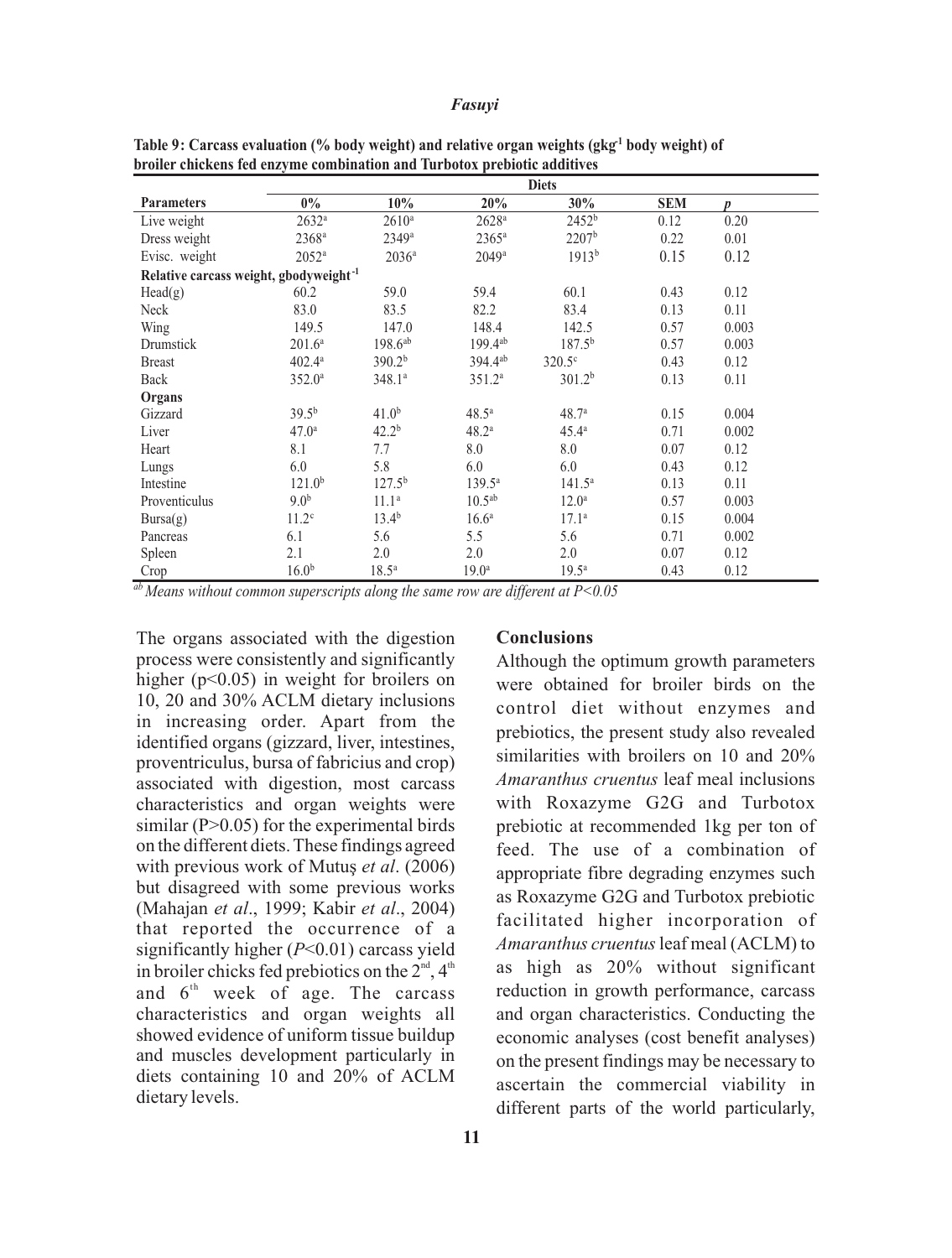regions where protein ingredients are very expensive.

#### **Acknowledgments**

The study was carried out at the Teaching & Research Farm of the Faculty of Agricultural Sciences, Ekiti State University, Ado-Ekiti and my appreciation goes to all the workers and students who facilitated the feeding trials.

#### **References**

**Afrimash.com:**https://www.afrimash.co

 $m$  /  $p$  r  $o$  d  $u$  c t  $category/medicine/figoal=0$  732e 1 0 c e 9 4 - f f 8 b 1 c d 4 b 2 - 26697248&mc\_cid=ff8b1cd4b2& mc\_eid=038f82420f

- **Akachuku, C. O. and Fawusi, M. O. A. 1995.** Growth characteristics, yield and nutritive value of waterleaf, *Talinum triangulare* (Jaeq.) Wild in a semi-wild environment. *Discovery and Innovation,* 7(2): 163–172.
- **Aletor, V. A. and Adeogun, O. A. 1995.** Nutrients and anti-nutrient components of some tropical leafy vegetables. *Food Chemistry*, 54(4), 375–379.
- **AOAC. 1995.** Official Methods of Analysis. 16<sup>th</sup> Edition. Association of Official Analysis Chemist. Washington DC.
- *Aturamu, O. A.,* **Fasuyi, A. O. and Ojumu, T. O. 2018.** *Economic Analyses and the Growth Performance of Broiler Starter Birds on High Fibre-Low Protein Industrial Plant By-products. Asian Journal of Advances in Agricultural Research***,** 6(2): 1-9.
- **Brabin, B. J. and Coulter, J. B. S. 2003.** Nutrition-associated disease. In: Cook GC, Zumla AI, editors. *Manson's Tropical Diseases.* London: Saunders. 561-80
- **Dairo, F. A. S. and Fasuyi, A. O. 2008.**  Evaluation of fermented palm kernel meal and f e r m e n t e d copranmeal proteins as substitute for soyabean meal protein in laying hens' diets. *Journal of Central European Agriculture*, 9(1): 35-44.
- **Fasuyi, A. O. 2005.** Nutrient composition and processing e ects on cassava leaf (Manihot esculenta, crantz) antinutrients. *Pakistan Journal of Nutrition,* 4(1): 37-42
- **Fasuyi, A. O. 2006.** Nutritional potentials of some tropical vegetable leaf meals: Chemical characterisation and functional properties. *African Journal of Biotechnology*, 5(1): 049–053.
- **Fasuyi, A. O. 2007a.** Bionutritional evaluations of three tropical vegetables *(Telfairia occidentalis, Amaranthus cruentus and Talinum triangulare)* as sole dietary protein sources in rat assay. *Food Chemistry. 103:757-765.*
- **Fasuyi, A. O. 2007b.** *Amaranthus cruentus* leaf mealas a protein supplement in broiler finisher diets. Part 1. Performance and nitrogen utilisation. *African J. of Food, Agriculture, Nutrition and Development*,*17, 7(6).*
- **Fasuyi, A. O. 2007c.** *Amaranthus cruentus* leaf mealas a protein supplement in broiler finisher
- diets. Part 2. Haematological responses, carcass characteristics and relative organ weights. *African J. of Food, Agriculture, Nutrition and Development*,*17,7(6).*
- **Fasuyi, A. O. 2007d.** Effects of graded levels of fluted pumpkin (*Telfairia occidentalis*) leaf meal on the nutrition, biochemistry and haematology of broiler finisher. *Agricultural SciencesResearch Journal,* 1 (1): 05-12.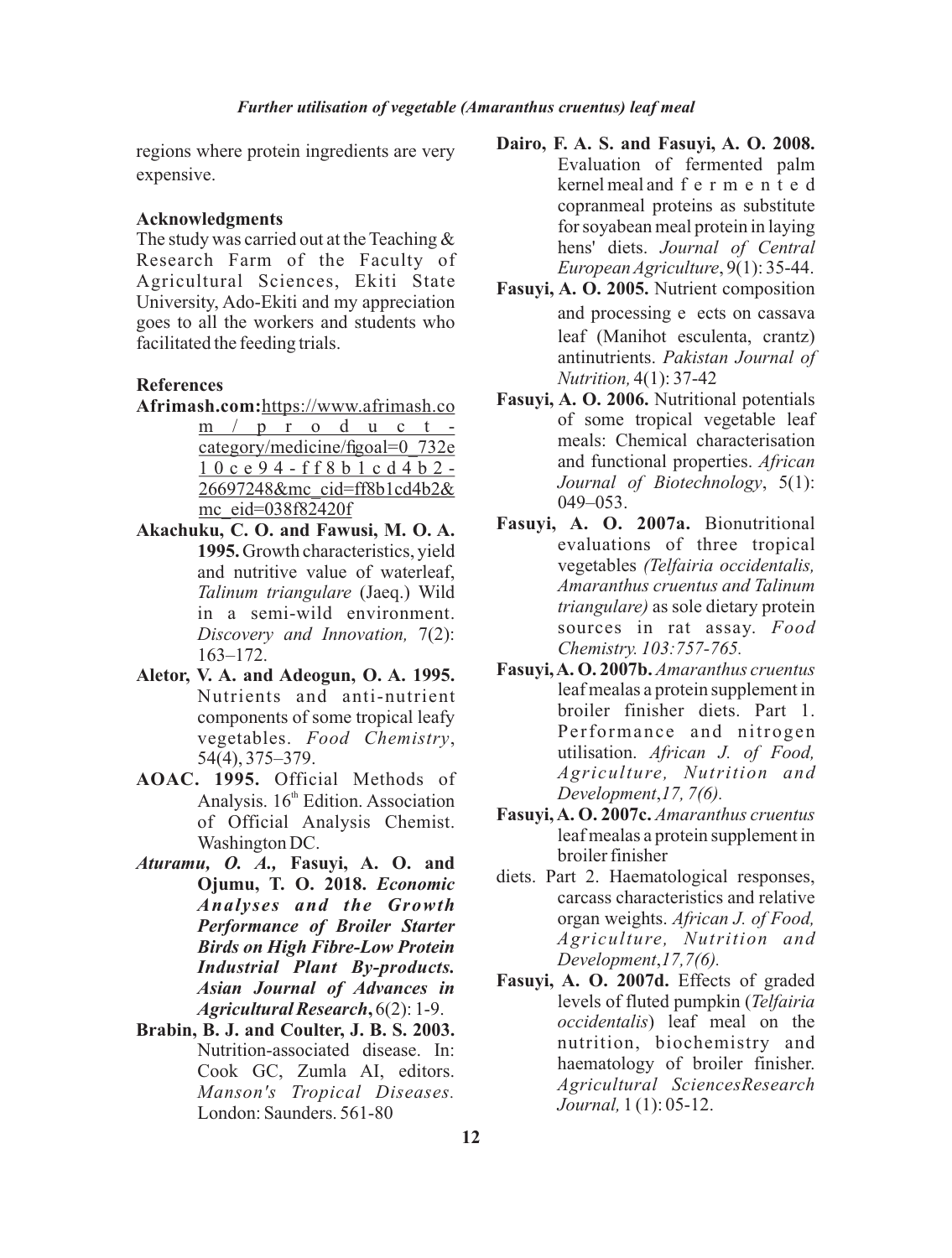- **Fasuyi, A. O. 2010.** Effect of cellulase/glucanase/xylanase (Roxazyme G2G) enzymes combination on nutrients utilization of vegetable meal (*Amaranthus cruentus)*fed a s sole dietary protein source in rat assay. *International Journal of Food Science and Technology*, 45:683-689.
- **Fasuyi, A. O., Abiodun, S. O. and Akomo l a f e , O. T. 2 0 1 4 .** Bioconversion and enzymes fortification of palm kernel meal as protein supplement in broiler rations. *American Journal of Experimental Agriculture*, 4(7): 767-784.
- **Fasuyi, A.O., Akinboyowa,D.D. 2018.Biotechnological Upgrade of High Fiber-Low Protein Industrial Plant By-products in Broiler Diets: Haematology and Serum Evaluation.** *Asian J o u r n a l o f Ad v a n c e s i n Agricultural Research***,**6(2): 1-10.
- **Fasuyi, A.O., Aletor, V.A. 2005.** Varietal composition and functional properties o f c a s s a v a (*Manihot esculenta, Crantz*) leaf meal and leaf protein concentrates. *Pakistan Journal of Nutrition,*  $4(1): 43-49.$
- **Fasuyi, A.O., Aturamu, O.A. and Lawal, A.S. 2018. Part II: Economic Analyses and the Growth Performance of Broiler Finisher (29-58day) Birds on High Fibre-Low Protein Industrial Plant Byproducts.** *Asian Journal of Advanc e s in Agri cultural Research***, 6(3): 1-10.**
- **Fasuyi, A.O., Dairo, F.A.S. andOlujimi, O.T. 2007.** Protein supplementary quality of vegetable leaf meal (*Amaranthus cruentus*) in the diets of laying hens: egg laying

performance, egg quality and heamatological implications. *Journal of Food, Agriculture & Environment*, 5 (3&4): 291-297.

- **Fasuyi, A.O. and Kehinde, O.A. 2009.** Effect of cellulase-glucanasexylanase combination on thenutritive value of *Telfairia occidentalis* leaf meal in broiler diets. *Journal of Cell and Animal Biology,* 3(11):188-195.
- **Fasuyi, A.O. and Okeke, I..P. 2014.** Extrapolating nutritional potentials of ensiled wild sunflower *(Tithonia diversifolia)* leaf meal: Proximate composition and functional properties. *I n t e r n a t i o n a l J o u r n a l o f Biological and Chemical Science*, 8(1): 8-16.
- **Fernandes, A.C.G., Fontes, C.M.G.A., Gilbert, H.G., Hazelwood, G.P., Fernandes, T.H. and Ferreira, L.M.A. 1999.** Homologous xylanases from *Clostridium thermocellum*: Evidence for bifunctional activity, synergism between xylanases catalytic modules and the presence of xylanbinding domains in enzyme complexes. *Biochem. J.*, 342:105- 110.
- **Food and Agriculture Organization of the United Nations.,** 2004. Undernourishment around the world. In: *The state of food insecurity in the world 2004.* Rome: The Organization.
- **Global Nutrition Report, 2020.** Action on equity to end malnutrition. Bristol, UK: Development Initiatives.
- **Jadhav, K., Sharma, K.S., Katoch, S., Sharma, V.K. and Mane, B.G. 2015.** prebiotics in Broiler Poultry Feeds: A Review. *Journal of Animal Nutrition and Physiology*,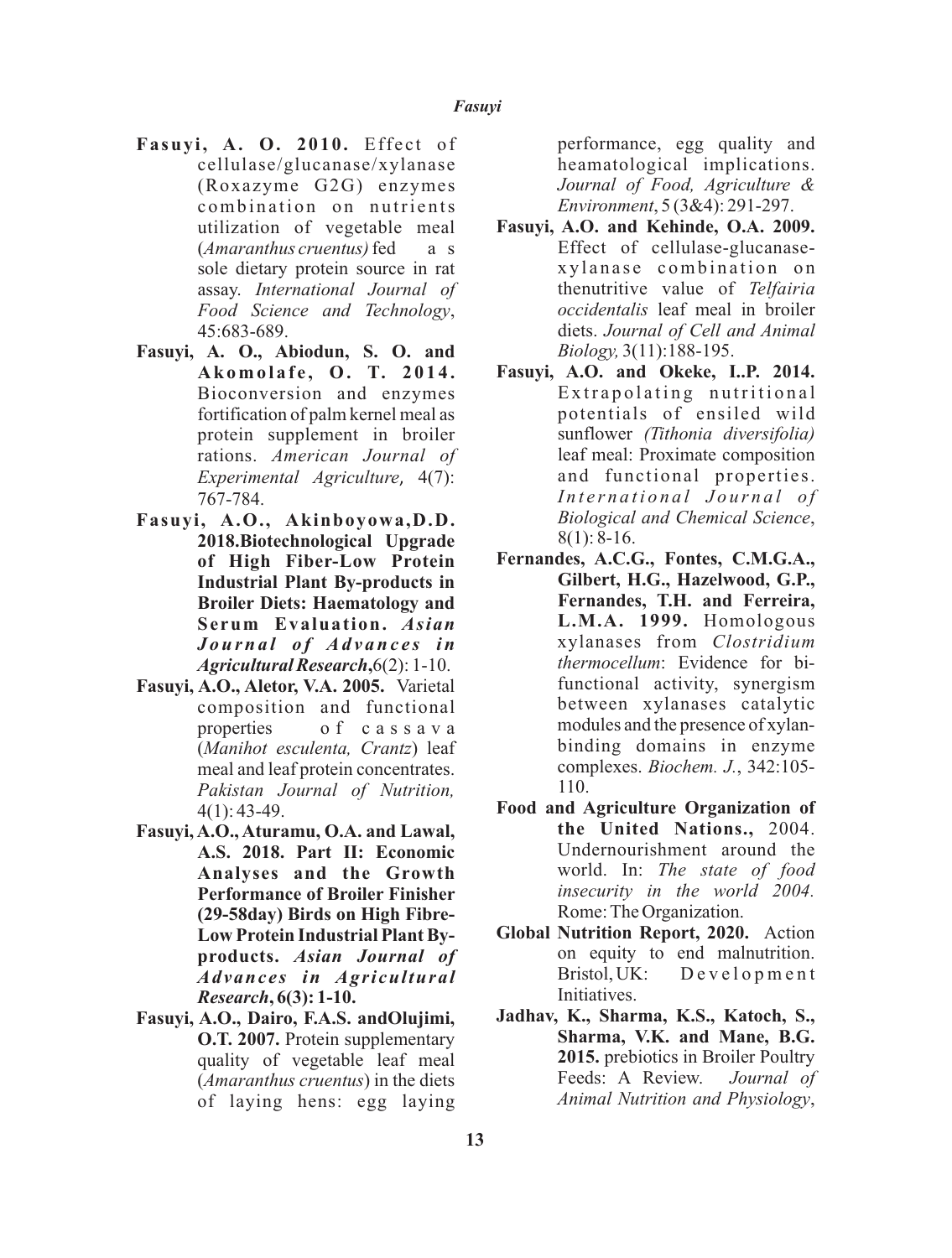1:4-16

- **Kabir, S.M.L., Rahman, M.M., Rahman, M.B., Rahman, M.M. and Ahmed, S.U. 2004.** The dynamics of prebiotics on growth performance and immune response in broilers. *Int. J. Poult. Sci.,* 3:361–364.
- **Kachiguma, N.A., Mwase, W., Maliro, M. and Damaliphetsa, A. 2015.** Chemical and Mineral Composition of Amaranth (*Ama r a n t h u s* L.) Sp e c i e s Collected From Central Malawi.*Journal of Food Research*, 4:92-102.
- **Kocher, A., Choct, M., Ross, G., Broz, J. and Chung, T.K. 2003.** Effects of enzyme combinations on apparent metabolizable energy of cornsoybean mea/l-based diets in broilers. *J. Appl. Poult. Res.,* 12: 275-283.
- **Kohda, H. and Yamaoka, Y. 1992.** Saponins from Talinum triangulare. Chemical and Pharmaceutical Sci. Sch. Med. Hiroshima Univ. Japan. 1-2-3 Kasumi, Minami-ku, Hirshima 734.
- **Král, M., Angelovièová, M. and Mrázová, L. 2012.** Application of prebiotics in poultry production. *A n i m a l S c i e n c e a n d Biotechnologies*, 45 (1).
- **Laseinde, E.A.O. andOluyemi, J.A. 1997.** Sexual dimorphism in the growth pattern of broiler under different dietary and housing conditions. *Nig. J. Anim. Prod.* 24: 1-6
- **Leung, W.T.W., Busson F. and Jardin, C. 1968.** Physical and chemical properties of leafy vegetables, PROTA., 2: 522-527.
- **Levin, H.M., Pollitt, E., Galloway, R. and McGuire, J. 1993.** Micronutrient

deficiency disorders. In: Jamison, D.T., Mosley, W.H., Measham, A.R., Bobadilla, J.L., editors. *Disease control priorities in developing countries.* 2nd ed. Oxford (UK): Oxford University Press. 421-451.

- **Mahajan, P., Sahoo, J. and Panda, P.C. 1999.** Effects of prebiotic feeding and seasons on the growth performance and carcass quality of broilers. Indian J. Poult. Sci. 1999;34:167–176.
- Makobo, N.D., Shoko, M.D., Mtaita, T.A., 2010. Nutrient Content of Amaranth (Amaranthus cruentus L.) Under Different Processing and Preservation Methods. *World Journal of Agricultural Sciences,* 6 (6): 639-643.
- **Menconi, A. and Barton, J. 2017.** Field experience on the use of prebiotics in chickens and turkeys.  $Zootecnica$  *International. Zootecnica.com*.
- **Michaelsen, K.F. and Henrik, F. 1998.** Complementary feeding: a global perspective. *Nutrition*, 14(10): 763–766.
- **Millward, D.J. and Jackson, A.A. 2004.** Protein/energy ratios of current diets in developed and developing countries compared with a safe protein/energy ratio: implications for recommended protein and amino acid intakes. *Public Health Nutr*., 7:387-405.
- **Mutuº, R., Kocabagli, N., Alp, M., Acar, N., Eren, M. andGezen, S.S. 2006.** The effect of dietary prebiotic supplementation on tibial bone characteristics and strength in broilers. *Poult. Sci.*, 85:1621–1625

## **Ogunsipe, M.H., Adejumo, J.O., Agbede, J.O. andAsaniyan, E.K. 2015.** Effect of roxazyme G2G